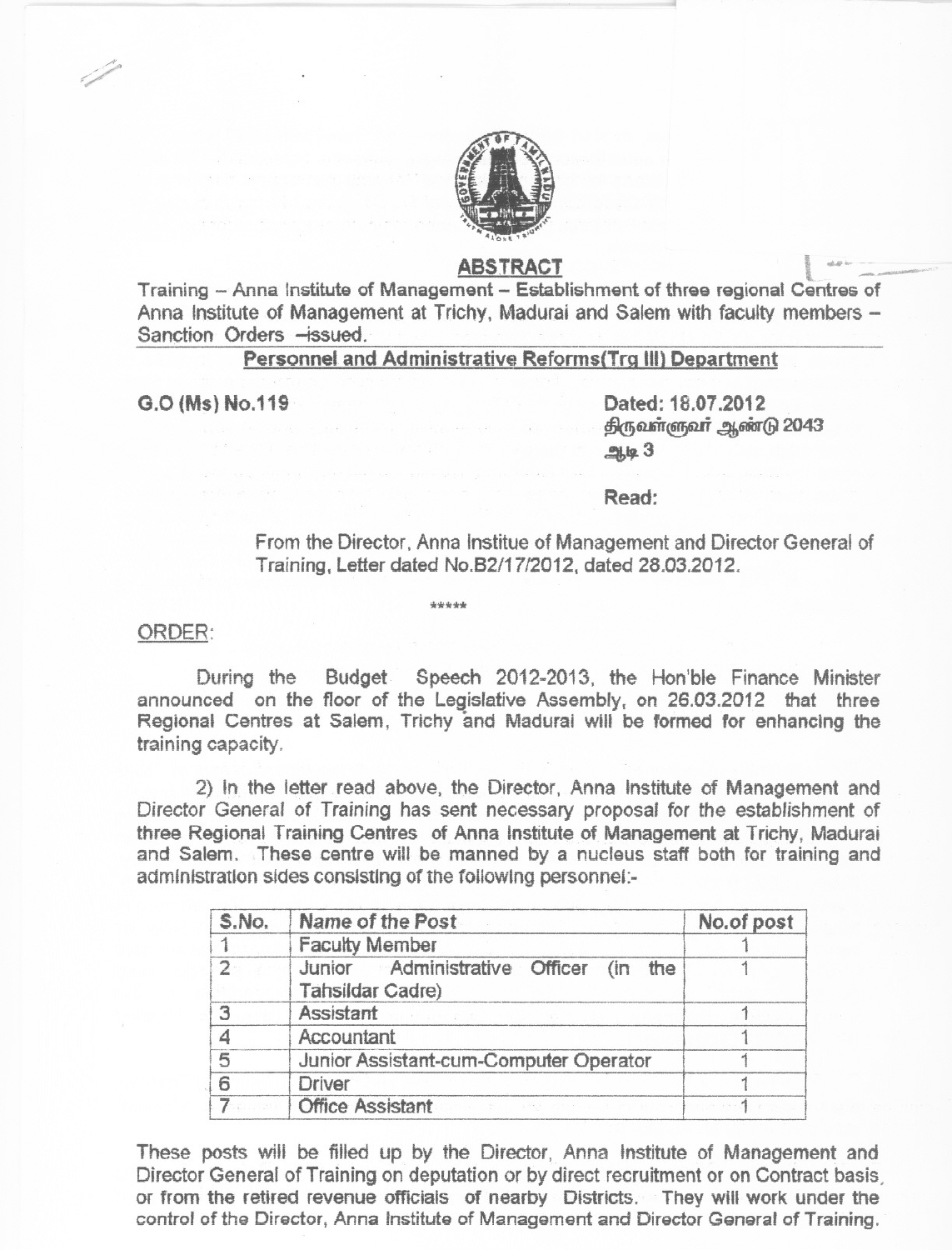These Regional Centres, to start with, will function on non-residential basis. The approximate cost of the establishment of each Regional Centre comes to Rs.82 lakhs. The Director, Anna Institute of Management and Director General of Training has, therefore, requested the Government to sanction a sum of Rs.246 lakhs during this vear (2012-2013) to establish three Regional Centres of Anna Institute of Management at Trichy, Madurai and Salem.

3) The Government after careful examination of the proposal of the Director of Anna Institute of Management and Director General of Training, accept it and accord sanction for a sum of Rs.2,46,00,000/- (Rupees Two crores and forty six lakhs only) as grants towards the establishment of three Regional Centres of Anna Institute of Management at Tricy, Madurai and Salem. These centres will function on rental basis in private buildings and in respect of conduct of Training programmes, the existing facilities available either in the Collectorates or Cooperative institutions and in any other such institution will be immediately made use of for this purpose. The Director, Anna Institute of Management and Director General of Training is allowed to fill up the posts mentioned in para two above in each centre on deputation or by direct recruitment or on Contract basis or from the retired revenue officials of nearby<br>Districts

4) The expenditure sanctioned above shall be debited under the head of account,

> "2052 - 00 - Secretariat - General Services -090 Secretariat - I. Non Plan - BY Assistance to Anna Institute of Management - 09 Grants in aid - 09 others" (OPC <sup>2052</sup> - <sup>00</sup> - <sup>090</sup> - BY - 0999)

5) The expenditure sanctioned in para 3 above shall constitute an item of "New Service" and the approval of the Legislature will be obtained in due course of time by including this expenditure in the Supplementary Estimates 2012-2013. Pending approval of the Legislature, the expenditure shall initially be met by drawal of an advance from the Contingency Fund. Orders regarding this will be issued by the Finance (BG.I) Department separately. The Secretary to Government (Training), Personnel and Administration Reforms Department, shall apply to the Government in Finance (BG.I) Department in the prescribed format along with a copy of this order for sanction of an advance from the Contingency Fund. The Secretary to Government (Training), Personnel and Administration Reforms Department, shall also send necessary draft explanatory notes for inclusion of this expenditure in the Supplementary Estimates 2012-2013 at the appropriate time, to Finance (BG.l/Public) Department.

6) The Director, Anna Institute of Management and Director General of Training, shall send a detailed Statement of Accounts on the utilisation of the grant released, duly certified by an Auditor to Government.

7). The Section Officer (Bills), Personnel and Administrative Reforms Department is authorised to draw and disburse the amount to Anna Institute of Management.